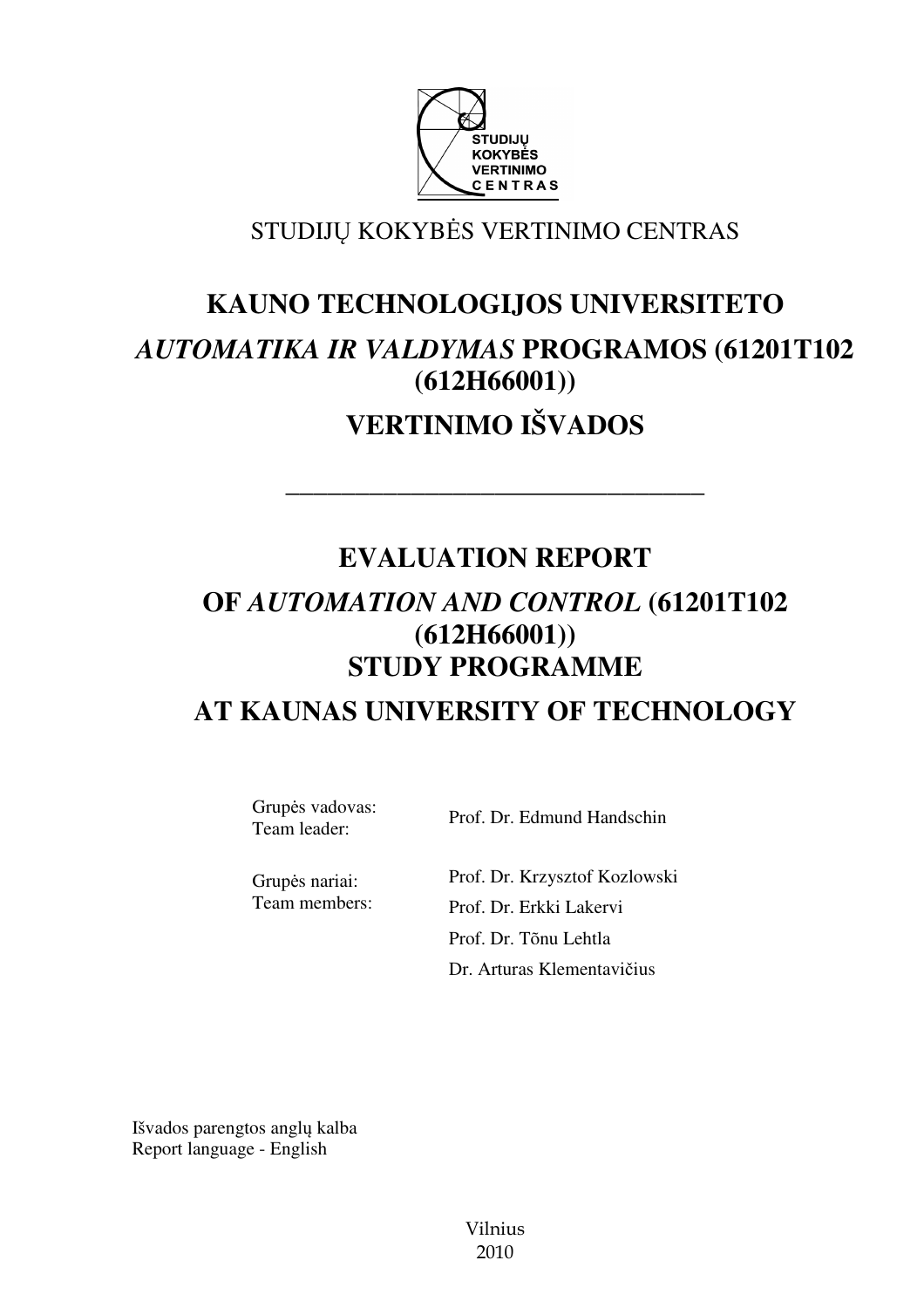# **DUOMENYS APIE** Į**VERTINT**Ą **PROGRAM**Ą

| Studijų programos pavadinimas                             | Automatika ir valdymas                                      |
|-----------------------------------------------------------|-------------------------------------------------------------|
| Valstybinis kodas                                         | 61201T102 (612H66001)                                       |
| Studijų sritis                                            | technologiniai mokslai                                      |
| Studijų kryptis                                           | elektros inžinerija                                         |
| Studijų programos rūšis                                   | universitetinės studijos                                    |
| Studijų pakopa                                            | pirmoji                                                     |
| Studijų forma (trukmė metais)                             | nuolatinė (4), ištęstinė (6)                                |
| Studijų programos apimtis kreditais <sup>1</sup>          | 160                                                         |
| Suteikiamas laipsnis ir (ar) profesinė kvali-<br>fikacija | elektros inžinerijos bakalauras                             |
| Studijų programos įregistravimo data                      | 1997 m. gegužės 19 d.<br>Perregistruota 2001 rugpjūčio 2 d. |

––––––––––––––––––––––––––––––––––––––––– 1 – vienas kreditas laikomas lygiu 40 studento darbo valandų

# **INFORMATION ON EVALUATED STUDY PROGRAMME**

–––––––––––––––––––––––––––––––

| Name of the study programme                                      | <b>Automation and control</b>      |
|------------------------------------------------------------------|------------------------------------|
| State code                                                       | 61201T102 (612H66001)              |
| Study area                                                       | technological science              |
| Study field                                                      | electrical engineering             |
| Kind of the study programme.                                     | university studies                 |
| Level of studies                                                 | First                              |
| Study mode (length in years)                                     | full-time $(4)$ , part-time $(6)$  |
| Scope of the study programme in national<br>$\mathrm{credits}^1$ | 160                                |
| Degree and (or) professional qualifications<br>awarded           | bachelor of Electrical Engineering |
| Date of registration of the study programme                      | 19 May 1997                        |

 $1$  – one credit is equal to 40 hours of student work

Studijų kokybės vertinimo centras

Centre for Quality Assessment in Higher Education

©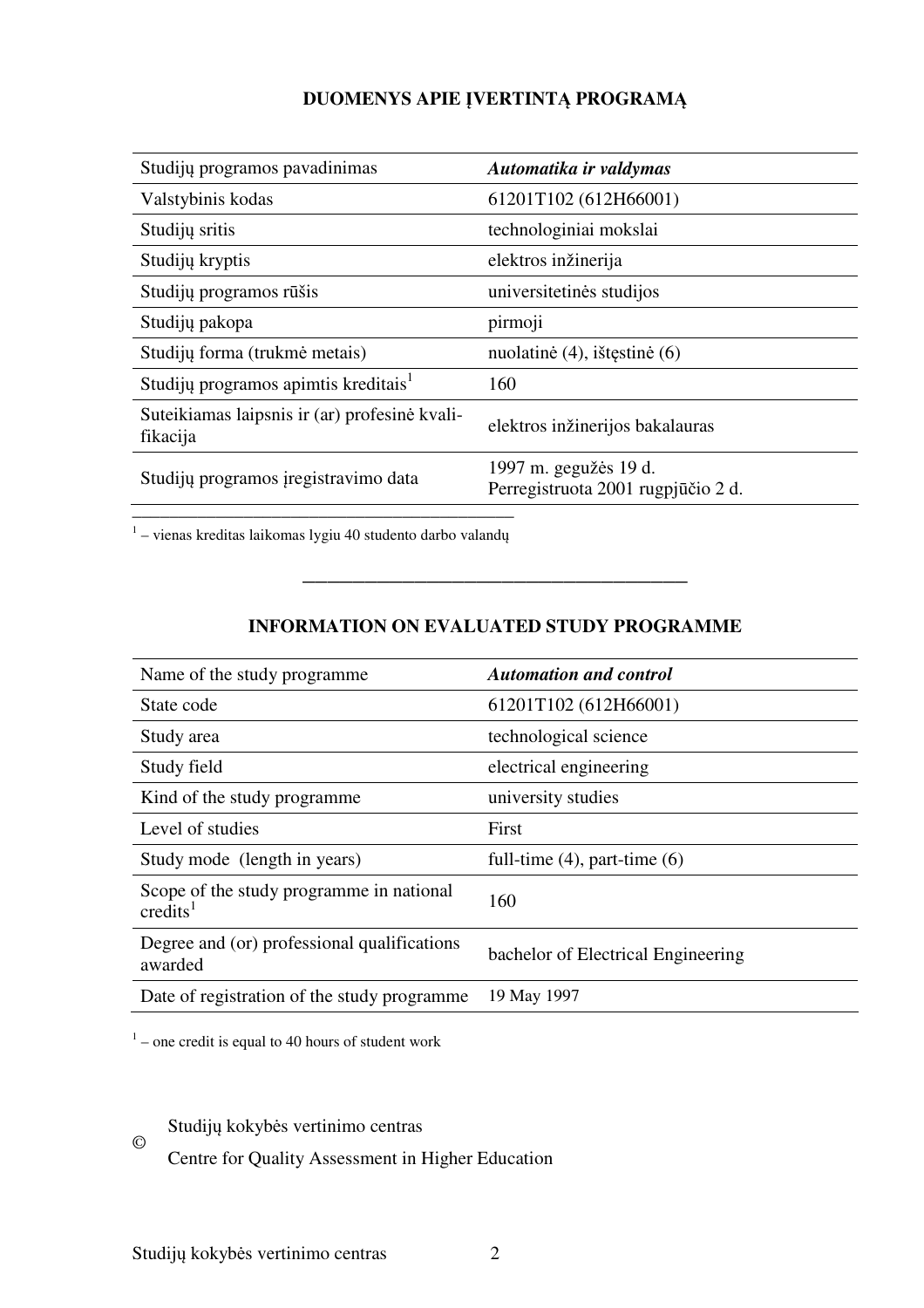# **CONTENTS**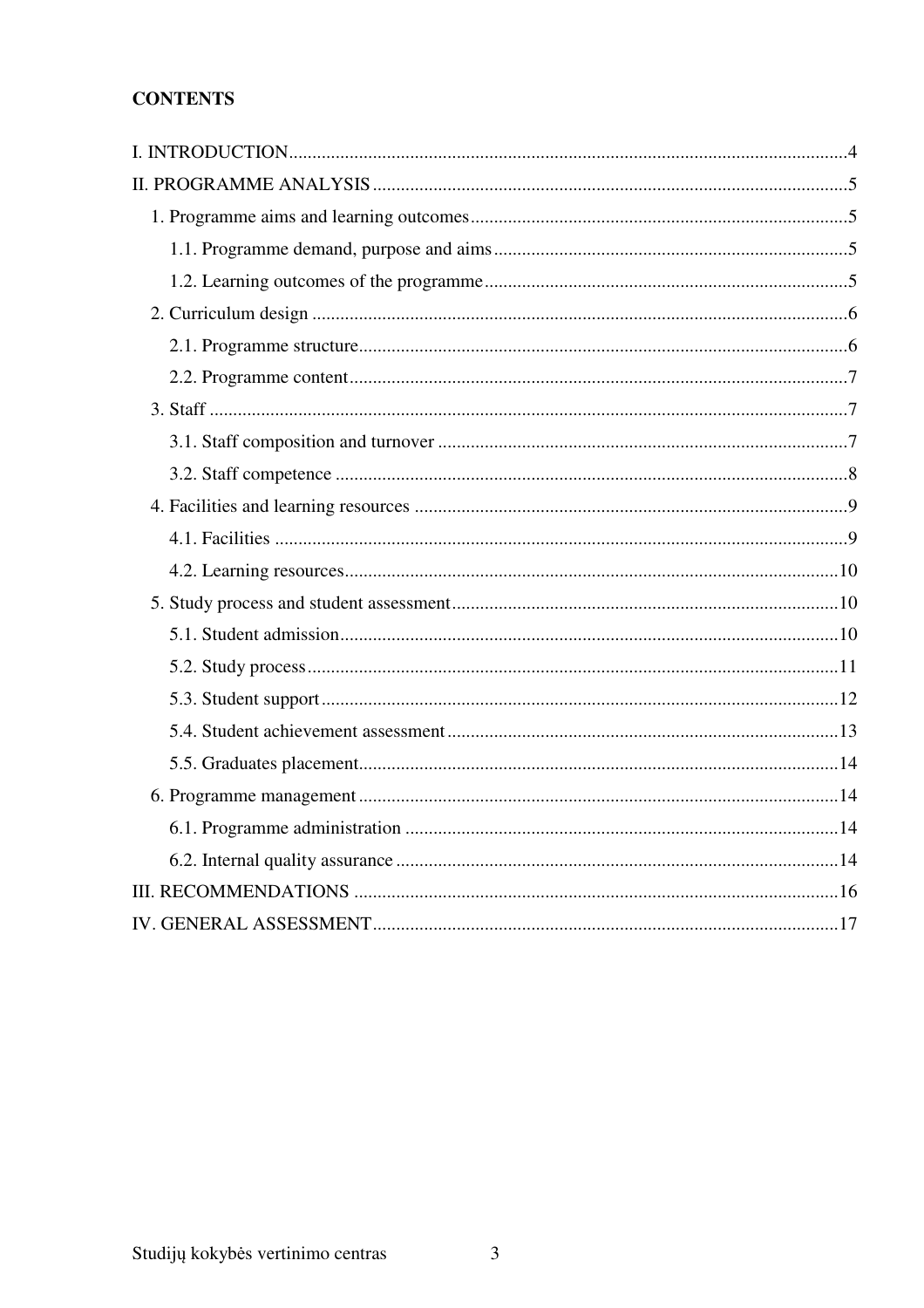## **I. INTRODUCTION**

This assessment report is based on the on Self-Assessment Report 2010 and other self assessment materials provided by the Kaunas University of Technology (KUT) for the Bachelor Study (BA) programme *"Automation and Control*" and evidence material collected during onsite visit by experts of the international evaluation team. The responsibility of this study programme is with the Faculty of Electrical and Control Engineering. The remote study of the self-assessment documents was carried out in September/October 2010. The on-site evaluation was performed by the entire evaluation team on November 9, 2010 on the premises of KUT.

## **Tuesday, 9 November**

| $09.30 - 10.15$ | Meeting with Faculty administration staff                                                               |
|-----------------|---------------------------------------------------------------------------------------------------------|
| $10.15 - 11.15$ | Meeting with staff responsible for preparation of Self-Assessment Report<br>(SAR)                       |
| $11.15 - 11.30$ | <b>Break</b>                                                                                            |
| $11.30 - 12.30$ | Meeting with teaching staff                                                                             |
| $12.30 - 13.30$ | Meeting with students (large room for bachelor students)                                                |
| $13.30 - 14.30$ | Lunch                                                                                                   |
| $14.30 - 15.30$ | Visiting auditoriums, libraries, other facilities (studios, teaching rooms,<br>computer services, etc.) |
| $15.30 - 16.15$ | Familiarization with students' course and final papers (thesis), examination<br>material                |
| $16.15 - 17.00$ | Meeting with alumni and employers                                                                       |
| $17.00 - 17.15$ | Experts private discussions and finalisation of the visit                                               |
| $17.15 - 17.30$ | Introduction of general remarks of the visit to the university                                          |
|                 |                                                                                                         |

All decisions concerning the final evaluation report have been taken unanimously by the entire team.

The following abbreviations are used in this report:

SER - Self-evaluation report

MA - Master

BA - Bachelor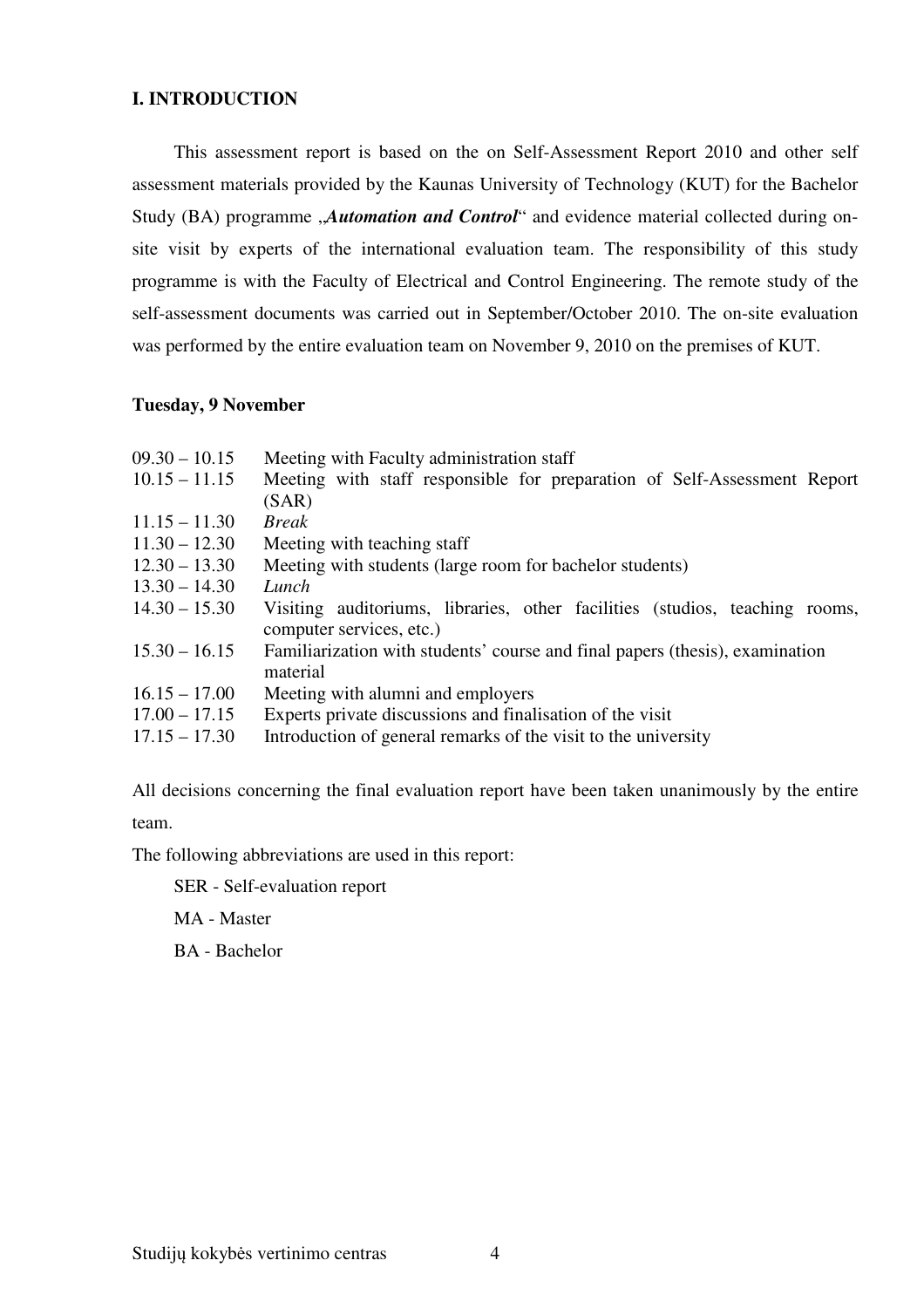### **II. PROGRAMME ANALYSIS**

#### *1. Programme aims and learning outcomes*

### **1.1. Programme demand, purpose and aims**

The *Automation and Control* BA programme at KUT is composed to prepare the first cycle specialists in the field of automation and control. The graduates should be able to continue studies in the second cycle as well as to work as qualified professionals in the industry. Because of the fast development of Lithuanian industry there is a high demand of specialists in the field of automation. The employers are mostly satisfied with the BA and MA programmes in the field of Automation and Control, but they prefer a solid knowledge in core subject areas, whereas a large number of specializations is not interesting for them. The programme *Automation and Control* is relatively popular among student applicants (third after informatics and civil engineering in KUT), but the number of admitted students during last years is decreasing. As a positive aspect, it could be mentioned that the coordination of the study programmes between several Lithuanian universities in the field of automation and control is existing. Due to the decreasing number of students and insufficient financial resources the activities could have more precise focus in the determined areas and the number of specializations could be reduced.

The purpose of the Automation and Control programme is to provide fundamental university level engineering education. The programme is fully compliant with the University mission and development strategy of KUT. The composition of the programme is based on EU directives, the state law and KUT leading documents. The programme is coincides with the requirements of Lisbon strategy and Bologna declaration.

The aims of the programme correspond to general requirements of engineering studies: to provide theoretical fundamentals of business, management, humanitarian, social sciences, electrical engineering, mechatronics, automation and control and to develop practical skills in these fields. The programme aims are relevant to the purpose of the programme: to prepare engineers to be employed in different fields of industry and to aspire the second cycle studies in university. The aims of the programme are also compliant with the requirements to the BA cycle of the engineering studies. The on-site visit gave the evidence that students are satisfied with the study aims of the programme.

#### **1.2. Learning outcomes of the programme**

The study outcomes are clearly formulated in four groups: knowledge, intellectual abilities, practical skills and general transferable abilities and skills. The programme outcomes are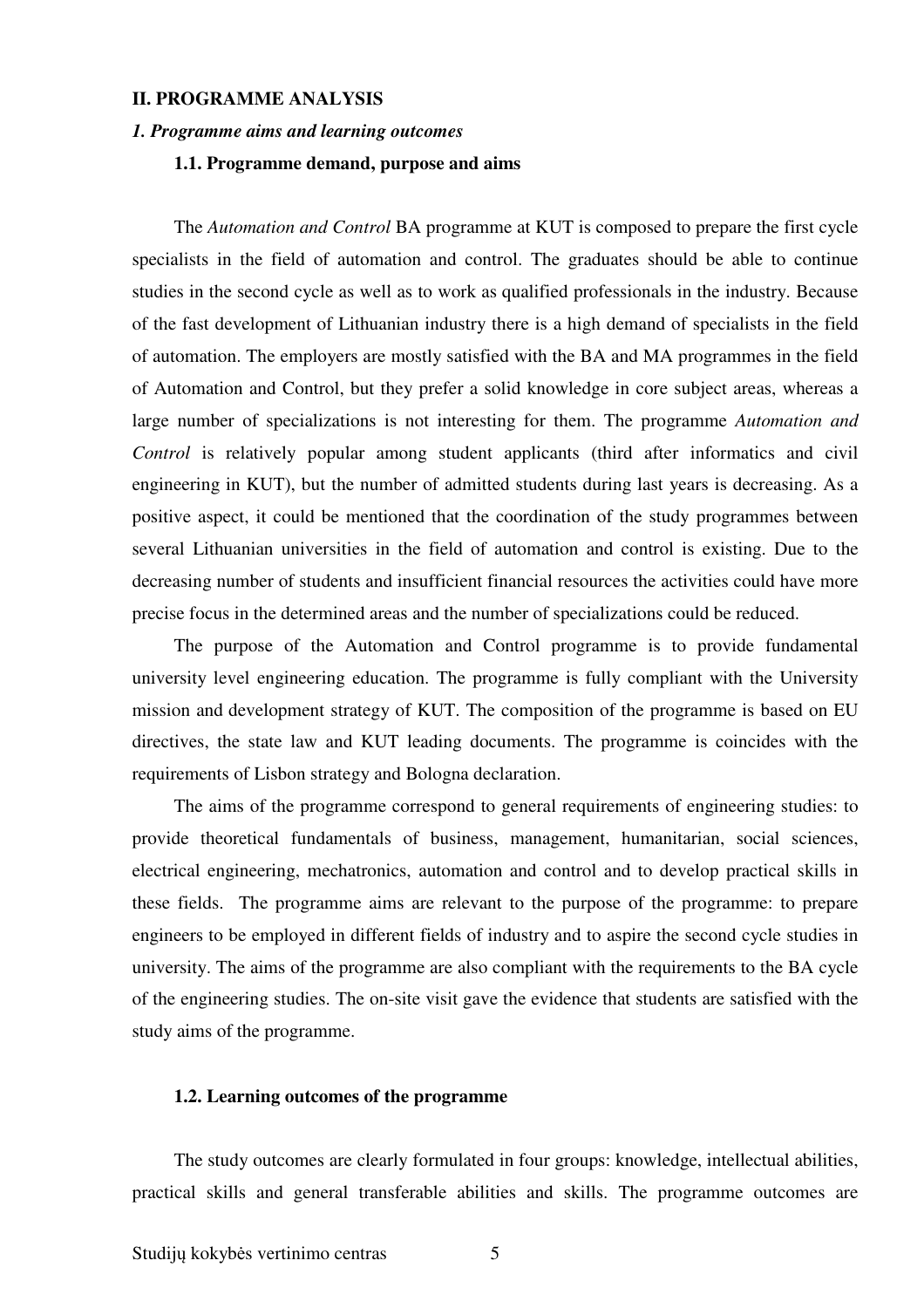comparable with similar European programmes and in principle correspond to the programme aims. The programme outcomes include outcomes for all four specializations in the field of *Automation and Control*: mechatronic systems, process control, transport automation and control systems. Complexity level of the learning outcomes corresponds to qualification requirements described in national and EU documents. The outcomes are achievable during the study period.

Learning outcomes of the programme level correspond to the programme requirements. Learning outcomes of the programme are in good correlation with those of the subject level. The links between programme learning outcomes and study subjects are clearly defined by summary matrix presented in SER and are evaluated by experts as consistent in principal. Some general transferable abilities and skills like skills to communicate effectively (D1) or abilities to use legal and standard documents (D2) could be presented in more subjects, not only in language study, fundamentals of law or fundamentals of management.

The learning outcomes were updated in 2006 according to the comments made by accreditation experts. Mainly they have asked to clarify needs for the special knowledge and skills of specialists from industry partners and relate study subjects with learning outcomes in order to make clear vision of the programme.

#### *2. Curriculum design*

#### **2.1. Programme structure**

The study volume of the programme is 4 years for full-time studies and 6 years for parttime studies. The programme volume, 160 national credits, corresponds to the 240 ECTS credits. One national credit corresponds to the 40-hour student workload, including individual selfstudies. The volume of studies fulfils the minimum requirements to the volume of BA studies according to the Lithuanian law of the higher education and average bachelor study volume in EU. The legal requirements for University first level study programmes have changed in June 2010. It has been stated during the onsite visit that the required changes in the programme have been implemented and a new version of programme was elaborated. The Faculty budget (1.5 MLitas =  $0.43$  M $\varepsilon$ ) is too small for effective university activities in the wide area of specializations. The programme *Automation and Control* consist four specializations: 1) *Mechatronic systems*, 2) *Process control*, 3) *Transport automation* and 4) *Control systems*. The budget covers only minimum salary requirements for teaching staff but it is insufficient for adequate mobility and research activities. Urgent need for research funding exists and more activities for research project applications are needed.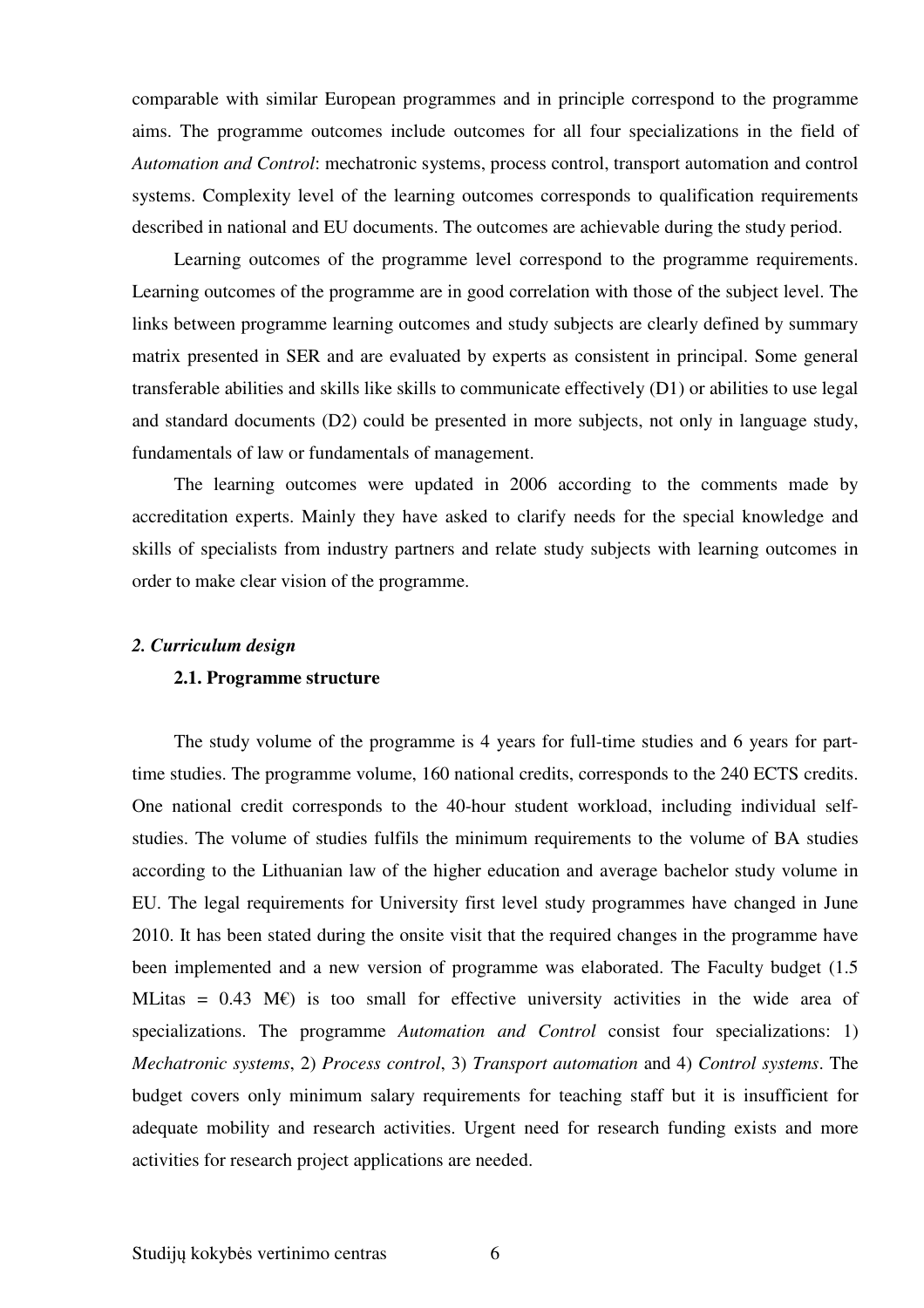Study subjects are in acceptable relation and sequence. The ratio of obligatory, alternative and elective subjects meets the Lithuanian state requirements and allows achievement of learning outcomes. The volume of general university studies is 12 credits that correspond to the minimum requirements 10-12 credits. The programme consists of specialization subjects in four elective groups: mechatronic systems, process control, transportation automation and control systems. One of these, transport automation subjects group, includes elective subjects (choice 1/2 or 4 credits from 8). The volume of free choice (optional) subjects is 8 credits. The volume of study field subjects and their consistency with the programme's aims are adequate.

#### **2.2. Programme content**

Based on the SER and the interviews during the onsite visit is can be stated that the programme content is in good compliance with general requirements for such study programmes.

 The sequence of subjects and internal links between different subjects are clearly formulated and corresponds to the programme needs. Themes delivered in the subjects correspond to the need of the BA programme. Modern teaching methods like software based simulators as well as virtual process control environment and learning by doing are used in classes. The programme consists of four specializations in the field of *Automation and Control*: mechatronic systems, process control, transport automation and control systems. There are also too many different study subjects, because of relatively small volume (2…4 credits) of subjects, that is hard to realize in the conditions of the too low study budget. The rationality of the programme should be enhanced.

#### *3. Staff*

## **3.1. Staff composition and turnover**

In the *Automation and Control* programme 76 lecturers are involved; 68 of them (89 %) are full-time lecturers. Invited lecturers are used for teaching specific areas, e.g. transport automation. Too many specializations in the BA and MA programmes with small number of students in several courses is one of the reasons of high workload of teachers. The high teaching load (up to 1000 h/year) is the partial reason for the insufficient research activities of the teaching staff. The small number of doctoral students is the second reason for the low research activities of the teaching staff. Qualification of teachers (9 full professors, 41 associate professors, 10 lecturers and 16 others) corresponds to the needs of the programme. 25 of them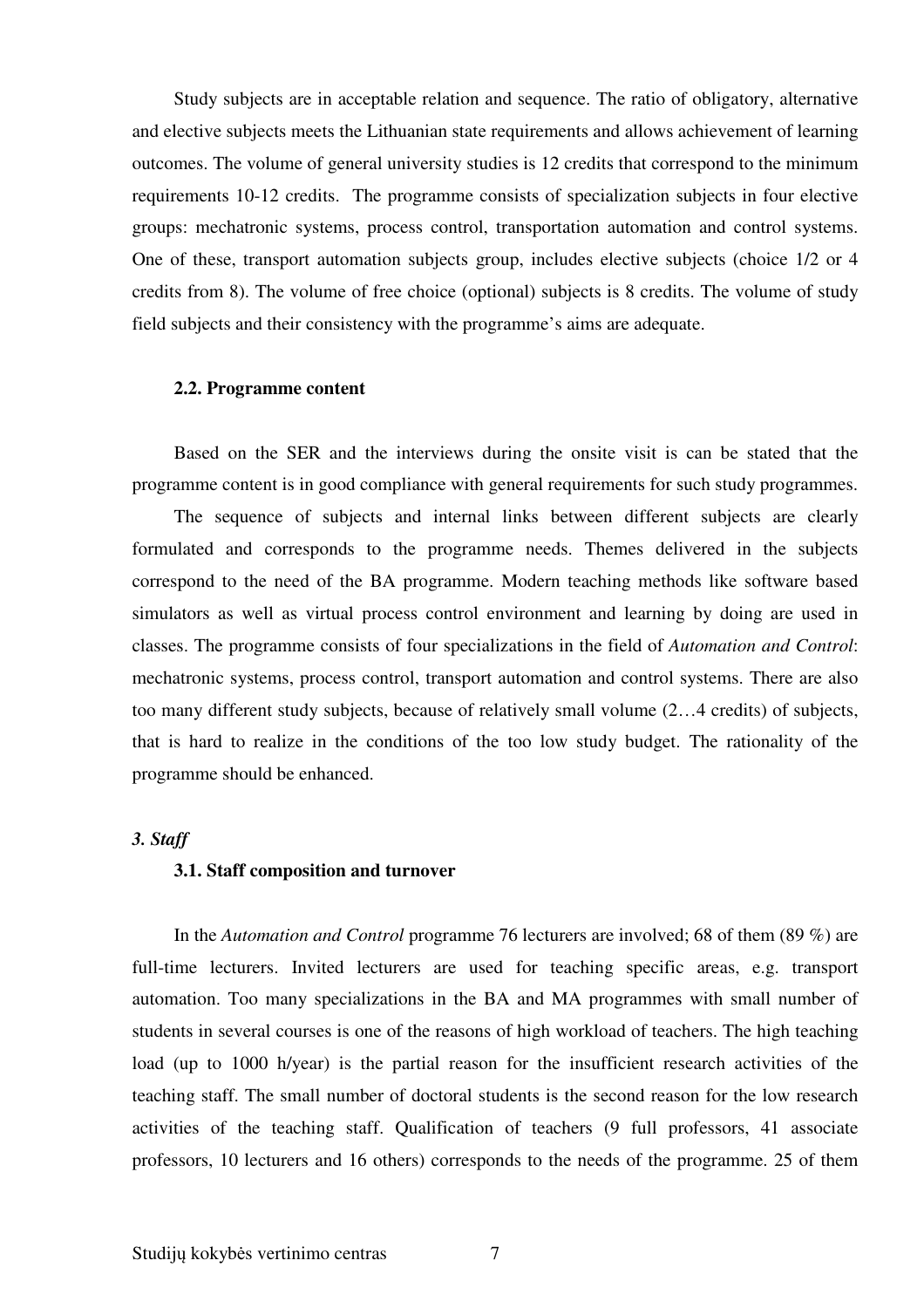have professional and pedagogical experience of more than 30 years. The number of technical staff could be increased.

 The main reason of teachers' turnover is the influence of doctoral students on the study process. The number of PhD annual graduates in the field of electrical engineering (including field of automation and control) during last years varies according to KTU web site in the range 5-11. In comparison with the number of teaching staff the number of doctoral students should be increased.

#### **3.2. Staff competence**

 Teachers' research activities, assessed on the basis of the publication list included in CVs, are in correlation with the study programme. Lecturers of the Department of Control Technologies and Department of Process Control publish annually on the average 57 papers; 14 of these having status ISI web of Science and 13 having status ISI web of proceedings. Teaching staff is working in close contact with industry. Their expertise and organizational activities have a positive impact on the study quality, because many industrial companies have supported university laboratories with industrial equipment and software. The programme coordinator (Head of the Department of Control Technologies), Assoc. Prof. V. Bagdonas, has 39 years of teaching experience.

 Professional development of the lecturers in teaching, research and practical activities is regulated by the Rules of qualification development approved in KUT (January 2005). The professional development of teachers in different international firms and companies has positive influence on the study quality and cooperation between university and industry. The study process is supported by real industrial experience, equipment and software. During the last evaluation period seven doctoral students defended their dissertations. Some other professional development forms like post-doctoral practice in foreign universities or exchange of teachers between European universities mentioned in the SER, teachers' mobility and research activities should be used more intensively, because according to SER only two full time teachers have visited foreign university. The international mobility and research is the main character of modern high level science oriented university.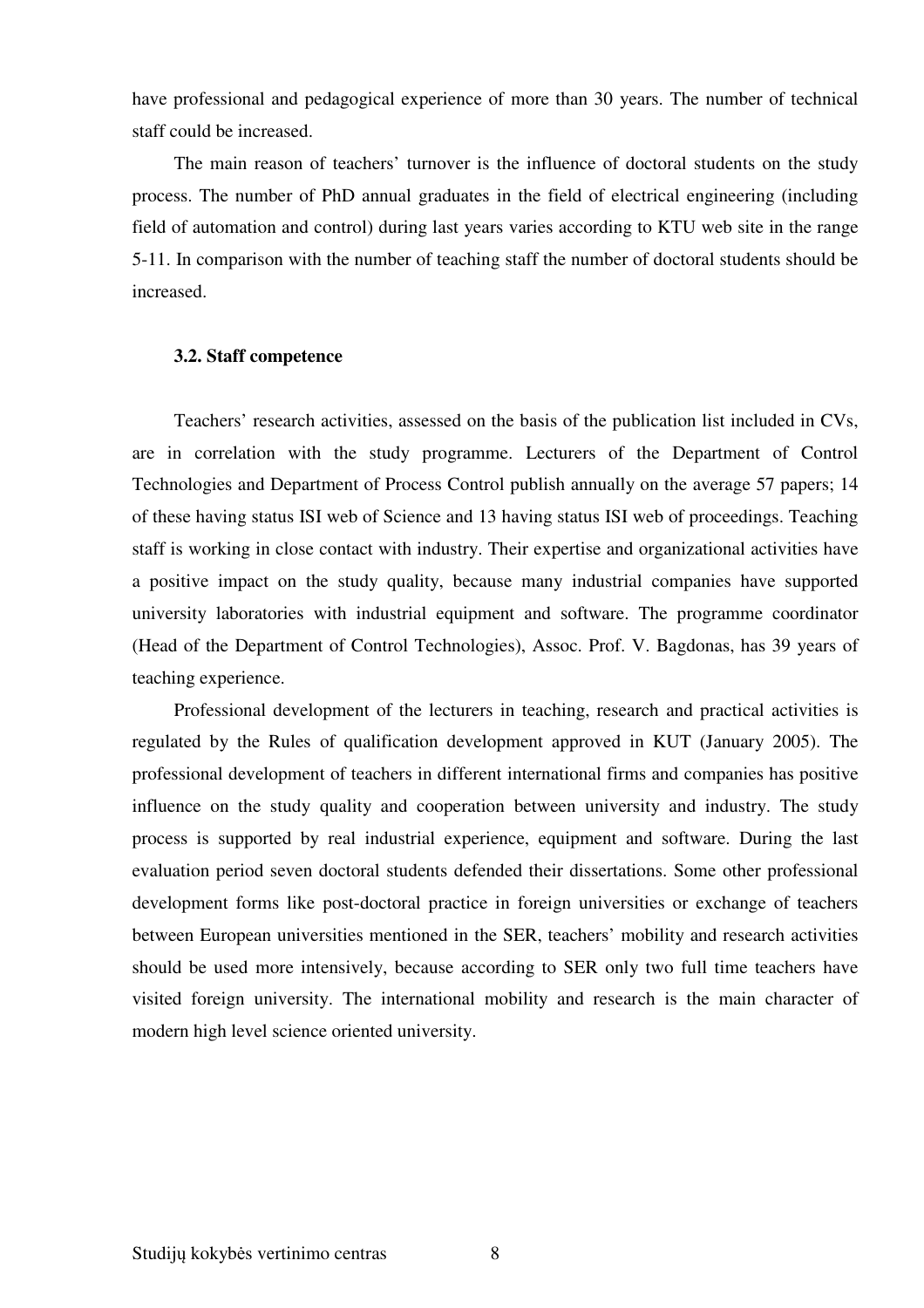#### *4. Facilities and learning resources*

### **4.1. Facilities**

Kaunas University of Technology has sufficient number of premises: classrooms in compliance with hygiene and work safety norms and equipped with modern audio and video appliances and laboratories. Study process is organized according to the classroom occupancy norms approved by the rules for *general university studies* and *subjects of study field* lectures – 100, practical training lessons – 25, laboratory works – 12 students; for *special subjects of study field* correspondingly 50, 20, 12. Good conditions for individual studies of the students are created at the University Central and Faculty libraries that have sufficient working places. The literature in the libraries is sufficient for first cycle studies in the field of Automation and Control.

The laboratory equipment is suitable and sufficient for studies. Laboratories are equipped with modern technological devices and software from well known industrial companies (e.g. SIEMENS, Schneider Electric, FESTO, Allen Bradley, Wonderware, Phoenix Contact, EW Eurodrive, Lenze, Omron, Danfoss etc) for different specializations of the study programme. Substantial support from the industry is closely correlated with teaching staff initiatives and its good contacts with the industry. The Faculty of *Electrical and Control Engineering* possesses three computer classes (in total of 48 workplaces) the hardware and software of which are renewed annually. The classrooms were renewed in 2007. For the specific calculations students can use software packages for scientific calculations such as Mathematica, MatCAD, MathLab and Statistica. For the electric circuit drawing the Autodesk AutoCAD, Centaurus and ElecWorkbech packages have been installed.

The practical training resources are suitable and accessible for students and are in compliance with the aims of the studies. The places of practice proposed by the departments are announced for students together with the recommendations to take individual initiative to search for the place of practice. For the formal start of practice, individual trilateral contracts are always signed between the University, the enterprise and the student. The eight week professional practice is carried out by the students during the months March-April, at the enterprises individually found or proposed by departments of *Process control* and *Control Technologies*. The activities of the enterprises for practice are mainly in the automation sector which is in compliance with the programme aims and learning outcomes.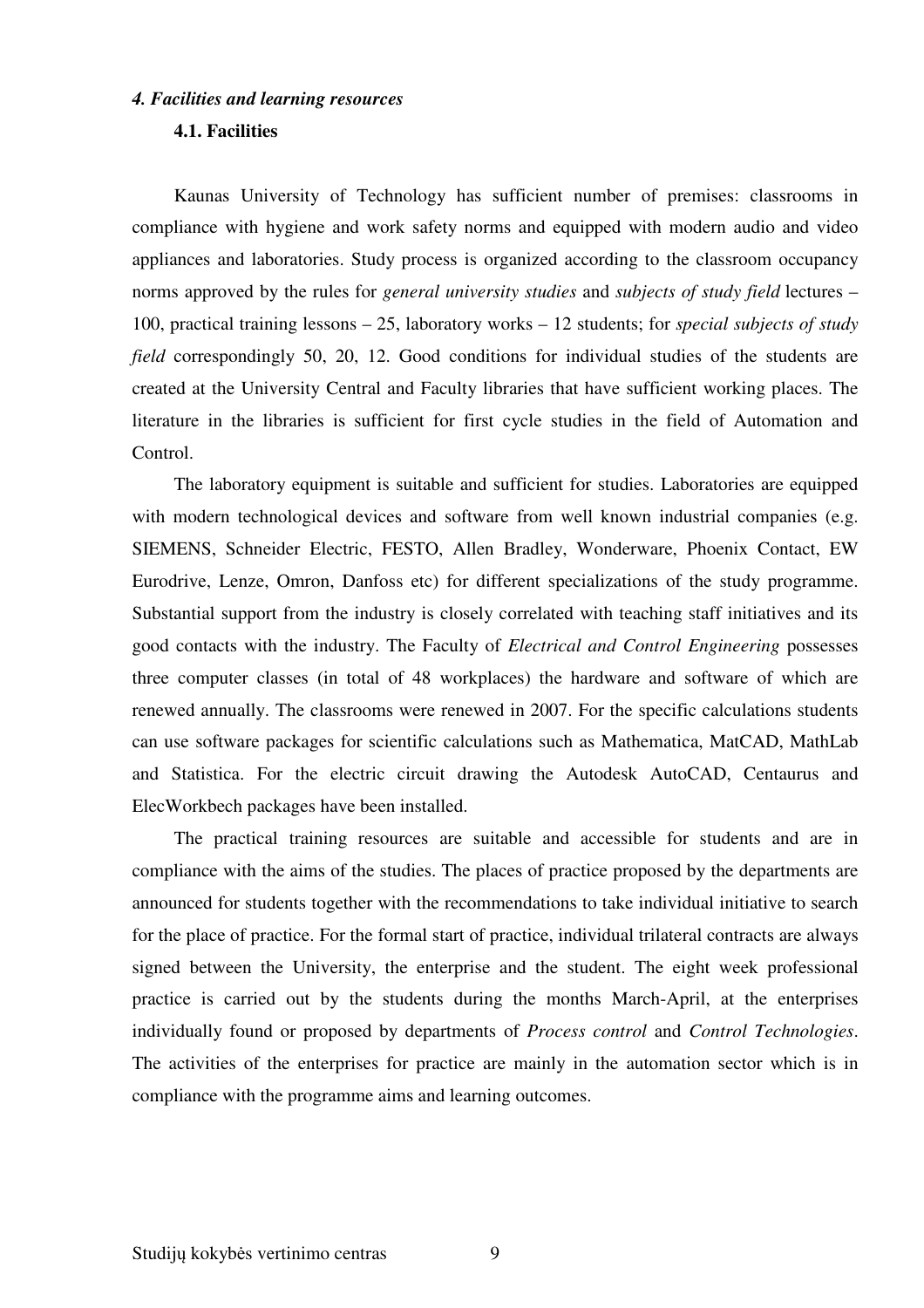#### **4.2. Learning resources**

The funds (resources) of the university library are accumulated according to the study programmes, branches and research fields. The most important methodical materials and books for the study programme have been written by faculty lecturers and are available in the Lithuanian language. All the printed matters are accumulated in open funds. Most of the periodical publications are available in electronic form. According to the SER the major part of the fund consists of literature in the field of engineering and technology - 69 %, mathematics and physical sciences 15 %, social sciences - 9 %. The number of publications corresponds to the study programme aims and learning outcomes (textbooks, books, scientific journal, etc.). The number of provided books and periodic publications is sufficient to conduct successfully the BA programme *Automation and Control*.

Learning materials, incl. methodological publications, are suitable and accessible for students. Students can use the methodological material: slides, lecture notes, methodological guides etc. The access to methodological materials is ensured by providing printed publications, via e-mail or Internet. Students and teachers are using the common e-mail address to which the lecturer of a study module places the necessary information for students, individual tasks, and other methodological information. This enables the student to get individual consultations via email. Some methodological means (special mathematical modelling software) is worked out by faculty lecturers.

#### *5. Study process and student assessment*

#### **5.1. Student admission**

Admission to the first cycle of the study programme conducted at the Faculty of *Electrical and Control Engineering* is realized according to general statements of the Rules of admission to the first cycle studies at Lithuanian Higher Education Institutions approved by the president of the Association of Lithuanian Higher Education Institutions for organization of common admission. Quite a wide range of the applicant's competition grades shows that this program is chosen by students with different basic level of competence. Therefore, a high amount of students do not complete the studies and the dropout rate is high. There are no special requirements for the basic student's knowledge level of the applicants that could be rational in the case of relatively low competition rate for the admission of first cycle students. In the case of higher competition rate the special requirements could be rational.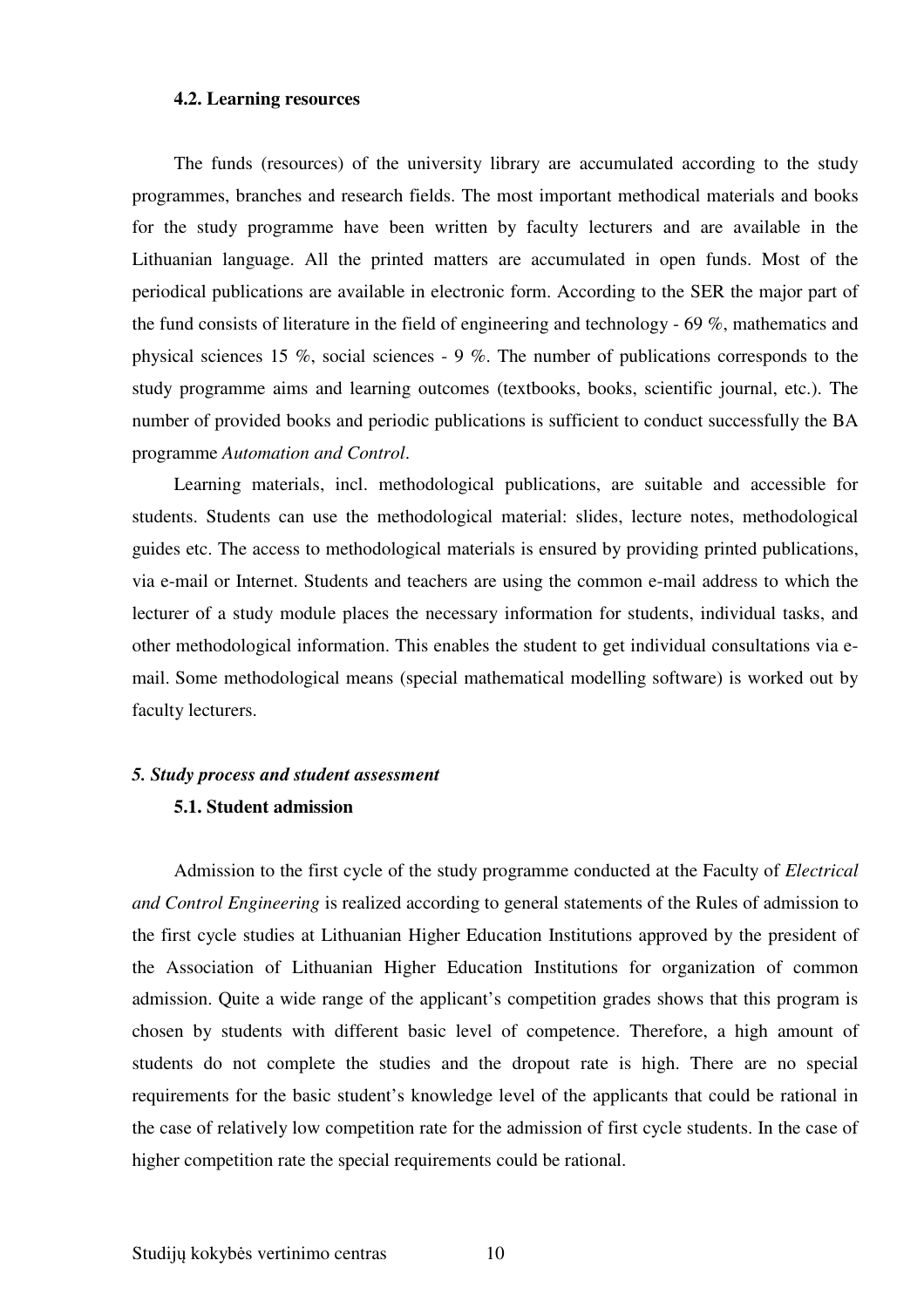Coordinators of the programme (*Departments of the Process Control* and *Control Technologies*) participate in the admission process and organize the Open Days. Lecturers motivate the future students, introduce facilities of studies and research, and projects which are carried out in the departments. Educational activities are carried out in schools, in which the employers of the departments present the study programme. A promotional material about the programme has been designed and published. More motivated graduates in *Automation and Control* BA programme have been admitted after the education reform in 2009. Although the number of accepted graduates has decreased, the number of students that do not finish the studies (according to SER) has gradually decreased from 50% to 7%.

#### **5.2. Study process**

The programme schedule is organized in a rational way. The studies are organized in the autumn and spring semesters of 16 week duration according to the academic calendar placed in the university web site and printed publication of study programmes and in agreement with individual study plans and schedules. The morning hours are reserved for the theoretical lectures. The lectures are organized in such way that after two hours of theoretical lectures there is the workshop (practice, seminars or other) or break (lunch time). The schedule of the new semester is prepared in the middle of the current semester. First of all the theoretical lectures are planned and then the workshops. The semester schedule, which is approved by the dean and lecturers, is published on the information board and in the Internet site at the Faculty no later than one week before the beginning of the semester. The schedule can be corrected in accordance with the students needs during a week until the beginning of the semester. The exam schedule is approved by the dean and it is published two weeks before the exam session. The exam schedule is prepared by the vice-dean 1.5 mouths before the end of the semester.

Based on the analysis of the data on the numbers of admitted students and graduates during  $2004 - 2009$ , it was found that the dropout rate reached up to 50 %. The high dropout rate is caused by the low admission requirements and the fact that there is no sufficient academic support for weaker students. The analysis of changes in student number indicates that the greatest dropout (40%) occurs during the first year of studies and especially during the first semester. The relatively high dropout rate is related to the lack of motivation and/or basic knowledge level of the admitted students. In the situation of decreasing number of students the department could focus its activities on a smaller number of specializations. The knowledge and skills of students have increased through self-education and informal ways. It implies participation in the projects; research students prepare their final degree projects and write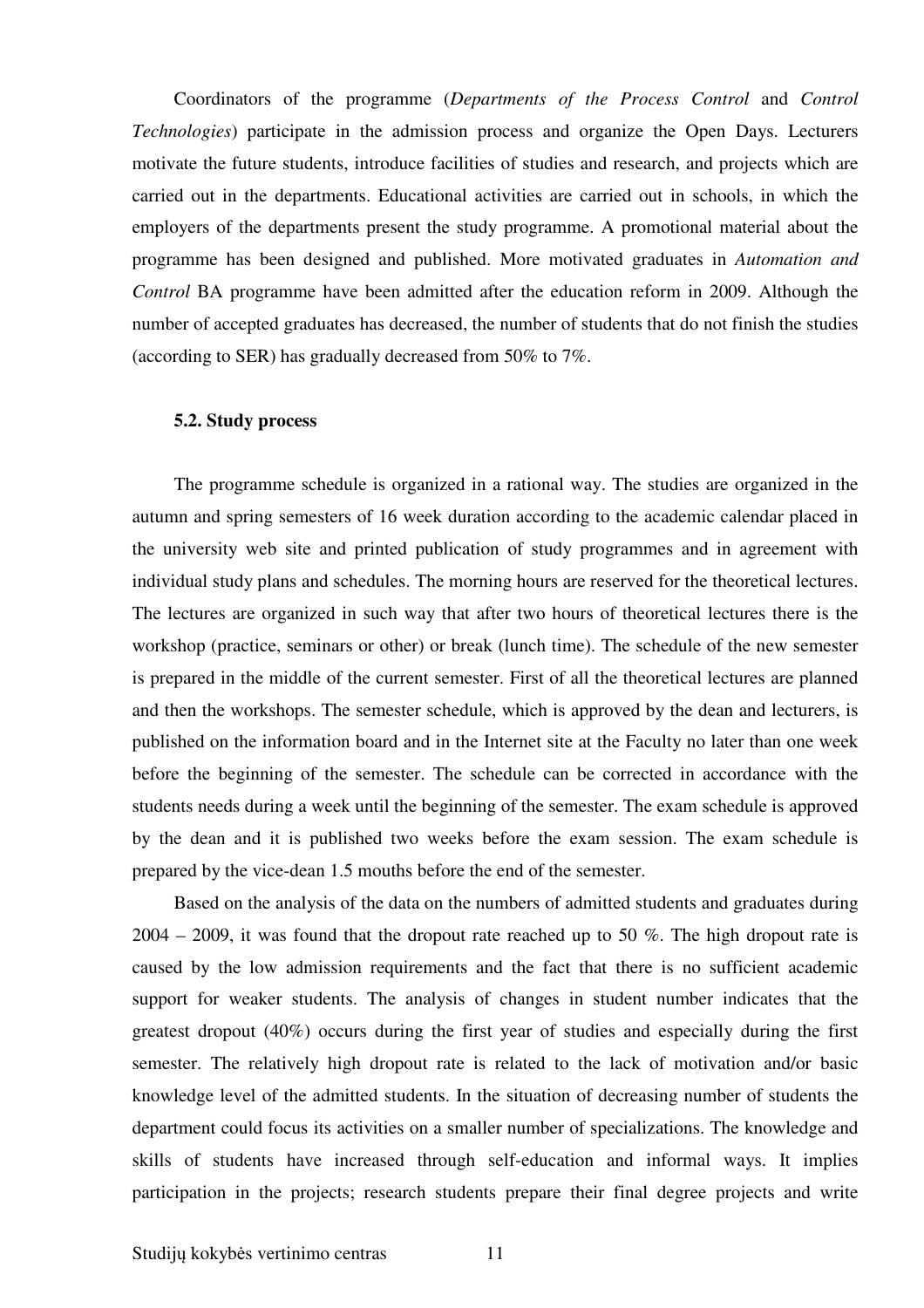research papers. There are active and initiative students in the field of robotics. However, more support could be given to them, e.g. to found an IEEE student branch at KUT.

During the period under assessment, only two full-time teachers visited two foreign universities. The mobility of students during the period 2005-2010 was on the average four students per year (1…3 % from all students of the programme). Mobility of teachers and students is too small. Students do not receive sufficient encouragement by the teaching staff for mobility. No incentives for mobility and participation in conferences have been given to the teaching staff.

#### **5.3. Student support**

The majority of the dropped out students are with the lowest competition score at admission, mainly self-financed or partially state financed. During the last three years of their studies the students' number has been stabilized and dropout rate amounts only to 10%. The study process is being discussed with students. The regular weekly meetings are organized by the Dean's office with the heads of the BA groups and the tutors. To integrate the most talented students into the research activities, the specific tasks consistent with their abilities, are provided. There are active and initiative students in the field of robotics. More support could be given to them. In cooperation with employers lecturers of the Departments take active part in the event "*Career Days*" organized by the Career Centre of the University. The studying programme is personalized for students with freely selectable study subjects (8 credits in the first and second semester) and the alternative subjects (14 credits in sixth and seventh semester), but the programme with the elective and optional subjects could offer a study according to the individual study programme. The possibilities for students to repeat study subjects and to retake exams are defined in the university Rules of study subject results evaluation.

KUT has sports, health and cultural support facilities. From the University scholarship fund appointed to the Faculty by the Dean's order and with Student Union' state-financed students and those who have no academic failures, motivating scholarships for perfect results in studies and research up to four *basic social benefits* (hereinafter called BSB) are granted (1 BSB = 130 Lt = 37.3  $\epsilon$ .), 2 BSB motivating scholarship for good results in studies (for those who have entered the university before 2009-09-01) and up to 3 BSB motivating scholarship for distinctive activities in sports, culture, student projects and public activities. In an analogous way from the centralized part of the university scholarship fund under the offerings of the faculty dean three social scholarships equal to 3 BSB (until 2009 autumn) and motivating scholarship equal to 6 BSB = 224  $\epsilon$  for exceptional results in studies and research are granted to the students by the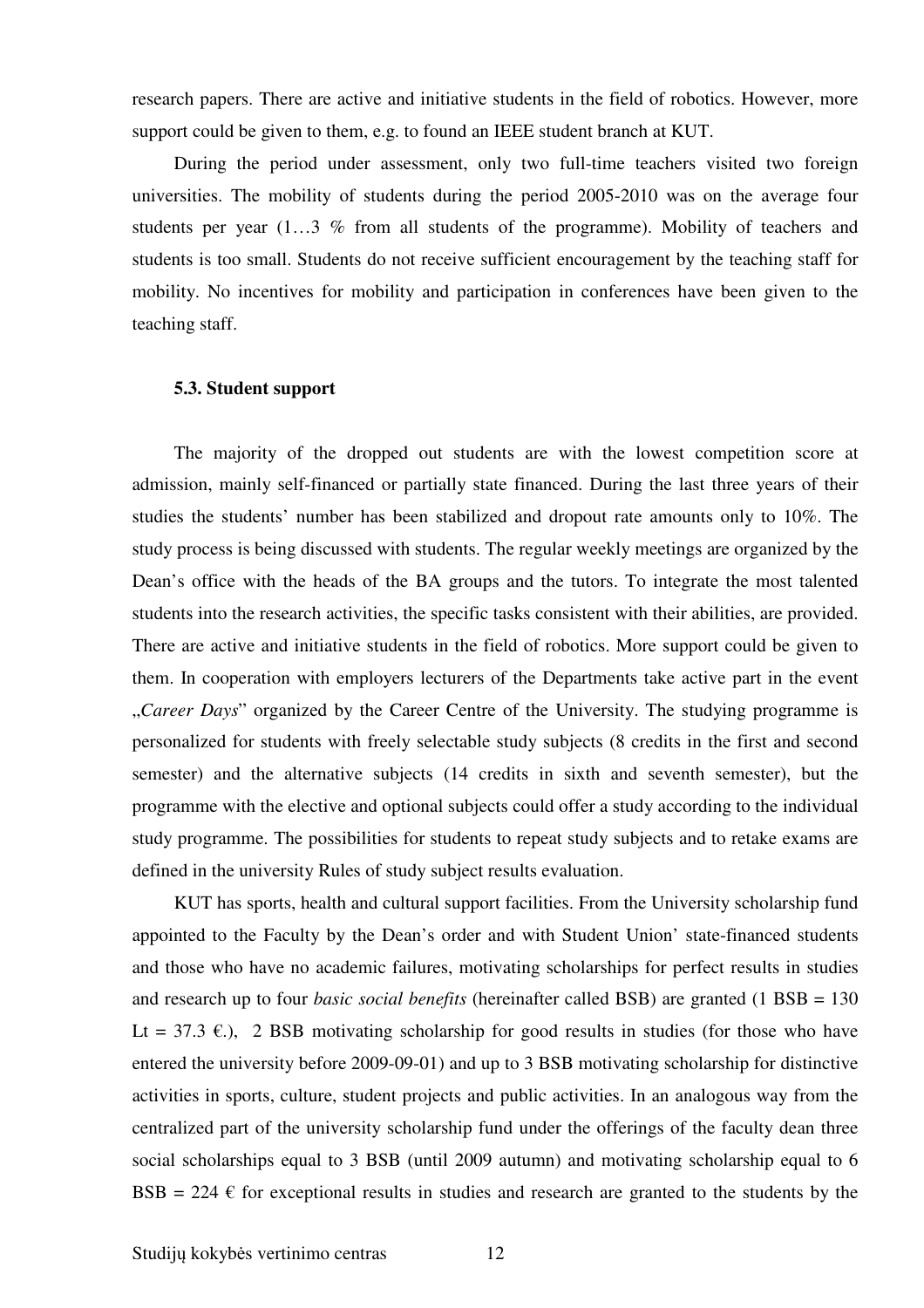order of the Rector. The social scholarship is granted to a student who presents the documents proving his status as of a person to be socially supported. The students who are granted social scholarships have the possibility to be granted the regular or one time motivating scholarship and sponsor's scholarship as well. The need of dormitories for students of the programme is satisfied. The dormitories are competing more and more with rented residence premises in the private sector.

# **5.4. Student achievement assessment**

For students' achievement assessment the ten grade criterion scale and cumulative motivating scheme through the whole semester is applied. The learning outcomes of each study subject in the study programme have been relevantly assessed. The assessment grade is the composition of homework, laboratory works, tests and exam grades. The assessment criteria are public.

Students are provided with the feedback on their achievements by familiarizing them within the assessment results of self-education tasks, written exams together giving oral comments by lecturers. The feedback on student achievements is effective, because it helps students to understand better how they learn the subject and how they can gain their experience and competence. The feedback from students to programme managers is confidential via Internet web site.

A general description of the requirements for final degree projects of BA and MA studies exists in KUT. Methodological guides for performing final degree projects are prepared by lecturers of the *Automation and Control* study programme. The lists of the students' final work themes and supervisors of the topics are approved by dean's order at the beginning of the semester. Final theses are defended at the meeting of *Automation and Control* study programme qualification committee appointed by the Order of the Rector. The qualification committee for awarding BA qualification degree in Electrical Engineering consists of high competence persons in the study field. During public defence of the thesis the student by his/her presentation, answers the given questions and remarks of the reviewer and thus should demonstrate acquired knowledge and skills. The assessment results of the final degree projects of regular and extramural mode students are in compliance with the mean grade of studies and quality of the final theses. The efficiency of final thesis assessment is difficult to evaluate as "good", because the number of members in the qualification committee is too big, especially in conditions when the Faculty budget is extremely intense.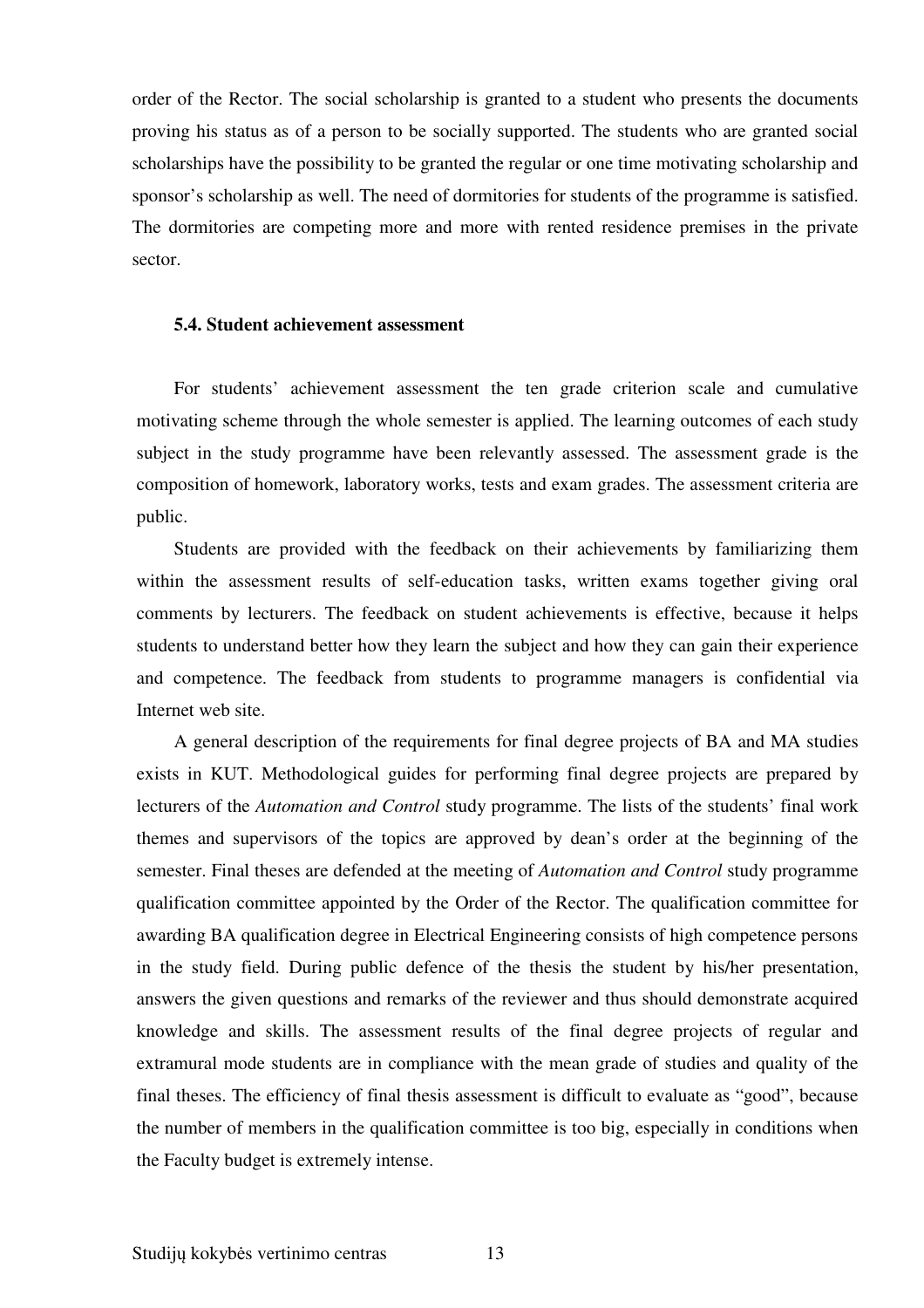According to the SER the students´ motivation and their interests in the study field are the main factors that stimulate them to think beyond the study programme and autonomously gain of the knowledge and practical skills. This self-education process of the student is noticed by the lecturers, but there is no formal self-education assessment system.

#### **5.5. Graduates placement**

There are good opportunities for the BA and MA graduates in the labour market. From the results of graduates questioning for the period under assessment it can be concluded that almost 50…60 % of the BA graduates are choosing MA studies. 20% of the graduates of part time studies from BA study cycle are choosing the MA study cycle. Job proposals from enterprises that require specialists of automation prove that modern labour market requires more specialists in the field of automation and control and confirm the validity and necessity of the study programme.

#### *6. Programme management*

# **6.1. Programme administration**

The programme management is carried out by *Study Programme Committee* in accordance with the Statute of KUT*.* The study programme management and the quality assurance are supervised by the vice-rector for studies with the help of Studies Office and Studies Quality and Monitoring Office of the Academic Department. The *Study Programme Committee* cooperates with the departments and their coordinators of the programme. When the rational proposals on the study programme or the study subject contest are received from the students, lecturers or employers, these proposals are assessed in the department session and if necessary, necessary changes are made by the programme committee. The established programme management activities at KUT can be considered to be consistent and effective.

#### **6.2. Internal quality assurance**

According to the SER, regular quality assessment of the programme is carried out in compliance with *system of internal quality assurance* of studies approved by the decision of the senate. Activities of the quality evaluation system are carried out in compliance to the approved normative documents. Periodicity of internal quality assurance of studies is based on the problematic results in quality assurance. According to the information about the study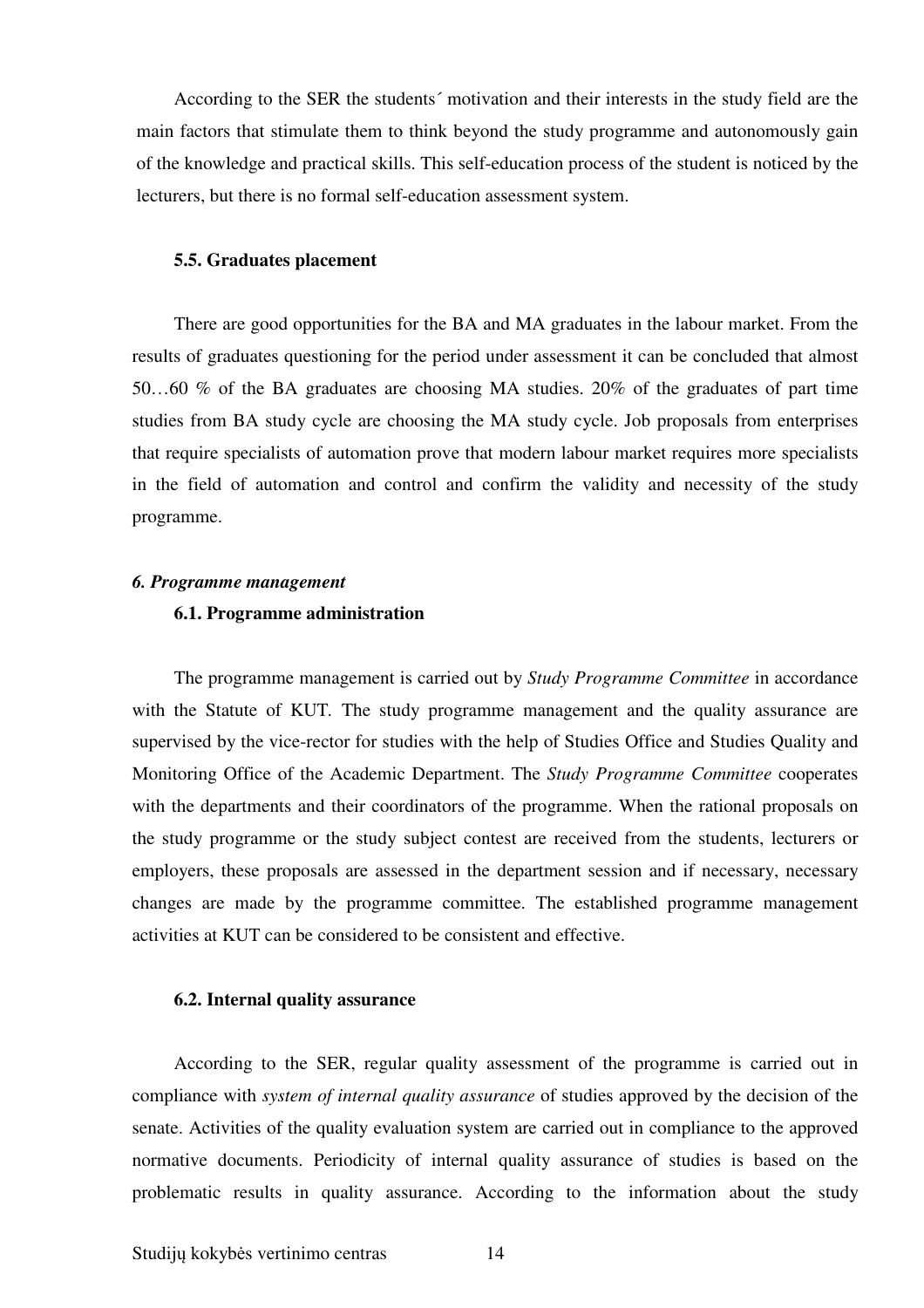programme assessment, the coordinators of the programme are taking measures for the elimination of identified shortcomings. Evaluation parameters, methods and aids are prepared by different groups of university members. The evaluation process is public. Participants are administration, staff members, students, employers and other stakeholders. Students, teachers and stakeholders are involved in the study programme quality evaluation and improvement. At the end of each semester the Study Programme Committee, the Faculty Council and students are seeking for feedback and evaluating the programme study subjects' and their teaching quality. For this purpose an electronic questionnaire is used in the university web site. Results of the questionnaires are discussed at the meetings of the dean's office and departments. Summarized statistics of the questionnaires are made public. The department lecturers of the study programme are participating in the programme assessment and quality enhancement activities at the department meetings.

Generally, in real situation the suitability of the programme quality evaluation and its improvement is problematic, because the process is inversely dependent of the aspiration of Department leaders to guarantee jobs for the teaching staff. The competition between different Departments inside the University to have more workload and therefore more finances exists. The situation should be changed on the University level.

According to the information about the study programme assessment in the SER, the coordinators of the programme are taking measures for the elimination of identified shortcomings. Taking in to account the conclusions, which were obtained after the assessment of the *Automation and Control* study programme in 2005 by the accreditation standard of the European engineering study programmes, the outcomes of the BA study programme and the study subject contest were adjusted. The updated content of study subjects is discussed and approved by the Study Programme Committee. According to the evidences from SER and based on the interviews during the onsite visit the efficiency of the programme quality improvement can be considered as consistent and rationally well justified.

Many external industrial partners are involved into the improvement of laboratory equipment (Lithuanian Railways, SIEMENS**,** FESTO, Klinkmann, Schneider Electric, JSC Phoenix Contact and others). Thanks to their support the laboratories of the study programmes are constantly modernized and expanded, the certificates are given for the basic laboratories, which allow developing of the training centre activities. Unfortunately general composition of the programme (many specializations, high number of small amount study subjects and therefore high workload of teachers) shows that economical (financial) efficiency of the study programme and management of available financial resources does not play a major role for most of the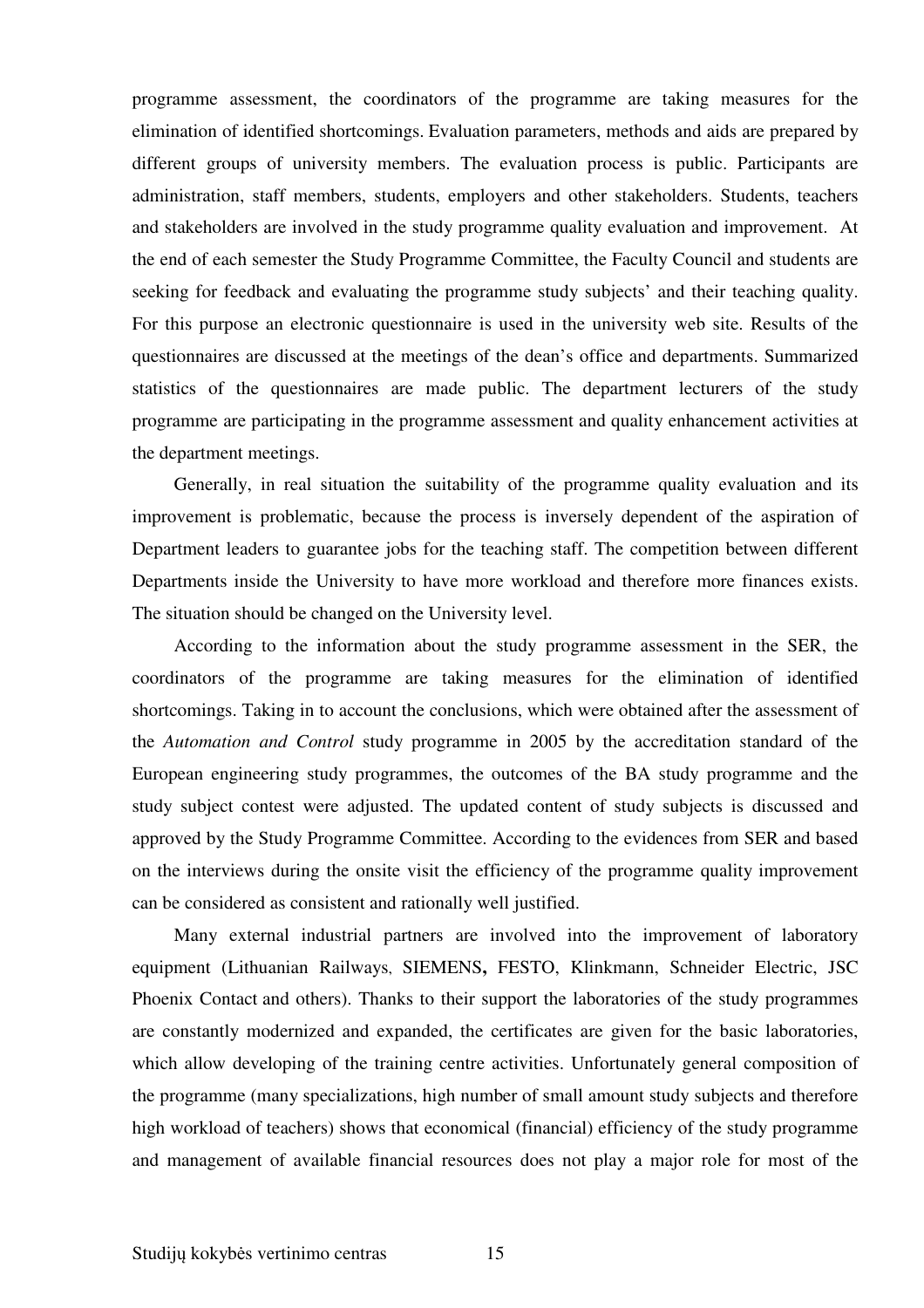teaching staff. The "cost-consciousness" of the programme management should be seriously taken into consideration.

# **III. RECOMMENDATIONS**

3.1. As a positive aspect, it could be mentioned that the coordination of the study programmes between several Lithuanian universities in the field of automation and control exists. Due to the decreasing number of students and insufficient financial resources, it is recommended to focus the activities in more precisely determined areas. The number of specializations should be reduced for economical reasons. Therefore, smaller workload of teachers should give them better opportunities for research. The number of different subjects should be smaller and the volume of each study subject higher because of the simpler structure of the study programme and better correlation between different subjects.

3.2. Some professional development forms like post-doctor practice in foreign universities or exchange of teachers between universities should be used more intensively.

3.3. The existing proportions between teaching and research in the field of electrical engineering in KUT should be changed and more research activities and more research financing are needed.

3.4. The research and publication activities of the teaching staff should be intensified.